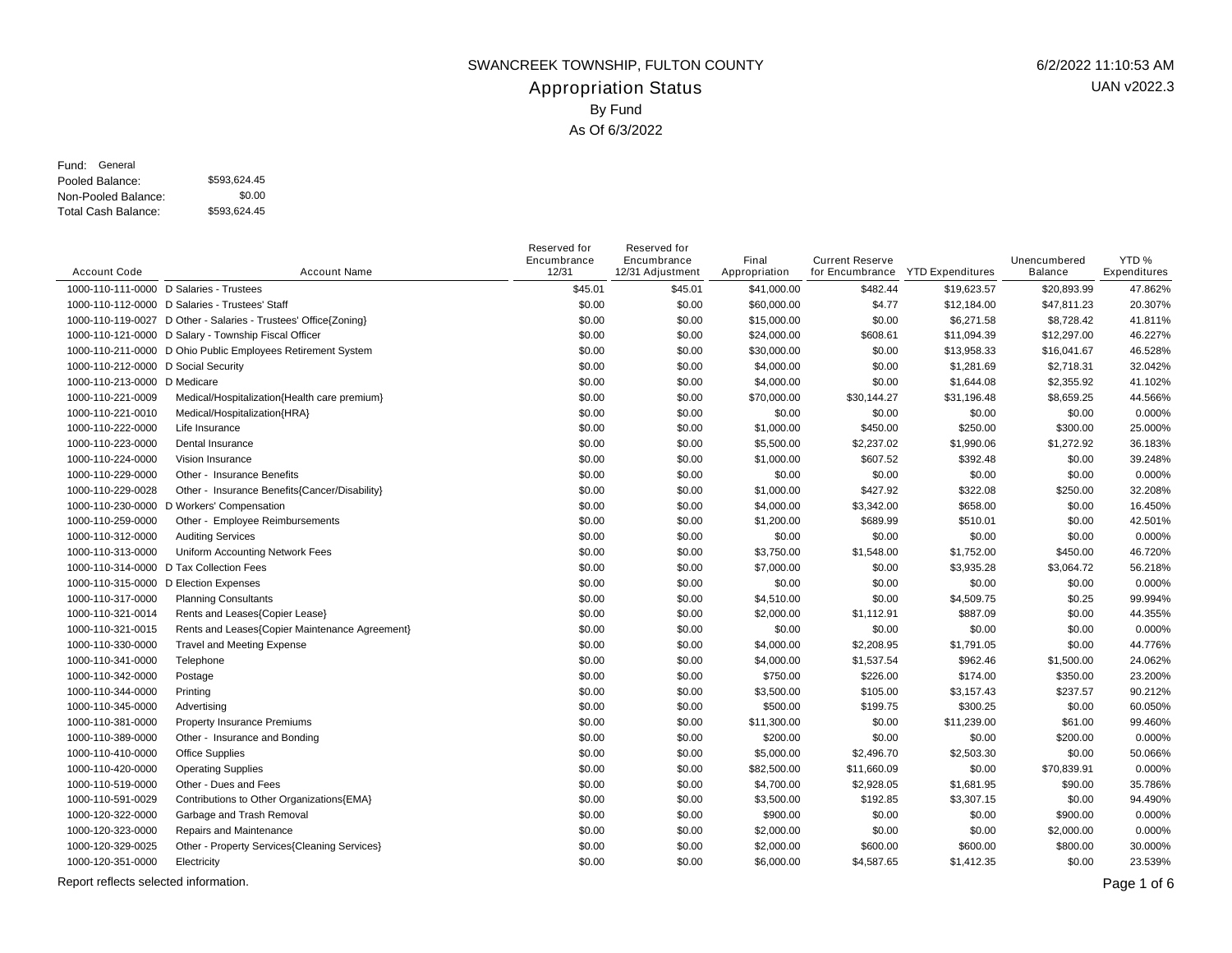## Appropriation Status SWANCREEK TOWNSHIP, FULTON COUNTY 6/2/2022 11:10:53 AM By Fund

#### As Of 6/3/2022

| <b>Account Code</b> | <b>Account Name</b>                     | Reserved for<br>Encumbrance<br>12/31  | Reserved for<br>Encumbrance<br>12/31 Adjustment | Final<br>Appropriation | <b>Current Reserve</b><br>for Encumbrance | <b>YTD Expenditures</b> | Unencumbered<br>Balance | YTD <sub>%</sub><br>Expenditures |
|---------------------|-----------------------------------------|---------------------------------------|-------------------------------------------------|------------------------|-------------------------------------------|-------------------------|-------------------------|----------------------------------|
| 1000-120-351-0012   | Electricity{siren electric}             | \$0.00                                | \$0.00                                          | \$500.00               | \$307.52                                  | \$192.48                | \$0.00                  | 38.496%                          |
| 1000-120-354-0000   | Heating Oil                             | \$0.00                                | \$0.00                                          | \$6,000.00             | \$510.58                                  | \$5,483.90              | \$5.52                  | 91.398%                          |
| 1000-120-359-0030   | Other - Utilities{Siren Maintenance}    | \$0.00                                | \$0.00                                          | \$1,350.00             | \$1,350.00                                | \$0.00                  | \$0.00                  | 0.000%                           |
| 1000-120-430-0000   | Small Tools and Minor Equipment         | \$0.00                                | \$0.00                                          | \$840.00               | \$419.61                                  | \$420.39                | \$0.00                  | 50.046%                          |
| 1000-120-590-0011   | Other Expenses{Recycle program}         | \$0.00                                | \$0.00                                          | \$0.00                 | \$0.00                                    | \$0.00                  | \$0.00                  | 0.000%                           |
| 1000-120-599-0000   | Other - Other Expenses                  | \$0.00                                | \$0.00                                          | \$1,000.00             | \$493.75                                  | \$506.25                | \$0.00                  | 50.625%                          |
| 1000-120-730-0000   | Improvement of Sites                    | \$0.00                                | \$0.00                                          | \$10,000.00            | \$808.97                                  | \$9,191.03              | \$0.00                  | 91.910%                          |
| 1000-120-740-0000   | Machinery, Equipment and Furniture      | \$0.00                                | \$0.00                                          | \$1,000.00             | \$1,000.00                                | \$0.00                  | \$0.00                  | 0.000%                           |
| 1000-190-599-0019   | Other - Other Expenses{Info. Tech.}     | \$0.00                                | \$0.00                                          | \$7,000.00             | \$1,796.12                                | \$203.88                | \$5,000.00              | 2.913%                           |
| 1000-590-599-0013   | Other - Other Expenses{Tax Assessments} | \$0.00                                | \$0.00                                          | \$2,000.00             | \$996.25                                  | \$996.25                | \$7.50                  | 49.813%                          |
| 1000-760-700-0000   | Capital Outlay                          | \$0.00                                | \$0.00                                          | \$0.00                 | \$0.00                                    | \$0.00                  | \$0.00                  | 0.000%                           |
| 1000-910-910-0000   | D Transfers - Out                       | \$0.00                                | \$0.00                                          | \$10,000.00            | \$0.00                                    | \$0.00                  | \$10,000.00             | 0.000%                           |
|                     |                                         | <b>General Fund Total:</b><br>\$45.01 | \$45.01                                         | \$449.500.00           | \$76,080.83                               | \$156,583.99            | \$216,835.18            | 34.835%                          |

#### Fund: Motor Vehicle License Tax

| Pooled Balance:     | \$72.413.41 |
|---------------------|-------------|
| Non-Pooled Balance: | \$0.00      |
| Total Cash Balance: | \$72.413.41 |

| <b>Account Code</b> | Account Name                          | Reserved for<br>Encumbrance<br>12/31 | Reserved for<br>Encumbrance<br>12/31 Adjustment | Final<br>Appropriation | <b>Current Reserve</b><br>for Encumbrance | YTD Expenditures | Unencumbered<br><b>Balance</b> | YTD %<br>Expenditures |
|---------------------|---------------------------------------|--------------------------------------|-------------------------------------------------|------------------------|-------------------------------------------|------------------|--------------------------------|-----------------------|
| 2011-330-323-0000   | Repairs and Maintenance               | \$0.00                               | \$0.00                                          | \$0.00                 | \$0.00                                    | \$0.00           | \$0.00                         | 0.000%                |
| 2011-330-323-0024   | Repairs and Maintenance{Drainage}     | \$0.00                               | \$0.00                                          | \$60,000.00            | \$32,004.97                               | \$23,547.11      | \$4,447.92                     | 39.245%               |
| 2011-330-599-0000   | Other - Other Expenses                | \$0.00                               | \$0.00                                          | \$20,000.00            | \$20,000.00                               | \$0.00           | \$0.00                         | 0.000%                |
| 2011-590-590-0032   | Other Expenses (Equipmental Rental)   | \$0.00                               | \$0.00                                          | \$10,000.00            | \$10,000.00                               | \$0.00           | \$0.00                         | 0.000%                |
|                     | Motor Vehicle License Tax Fund Total: | \$0.00                               | \$0.00                                          | \$90,000.00            | \$62,004.97                               | \$23,547.11      | \$4,447.92                     | 26.163%               |

#### Pooled Balance: \$95,797.49 Non-Pooled Balance: Total Cash Balance: Fund: Gasoline Tax \$0.00 \$95,797.49

| <b>Account Code</b> | Account Name                       | Reserved for<br>Encumbrance<br>12/31 | Reserved for<br>Encumbrance<br>12/31 Adjustment | Final<br>Appropriation | Current Reserve<br>for Encumbrance | <b>YTD Expenditures</b> | Unencumbered<br>Balance | YTD %<br>Expenditures |
|---------------------|------------------------------------|--------------------------------------|-------------------------------------------------|------------------------|------------------------------------|-------------------------|-------------------------|-----------------------|
| 2021-330-323-0000   | Repairs and Maintenance            | \$0.00                               | \$0.00                                          | \$160,000,00           | \$160,000.00                       | \$0.00                  | \$0.00                  | 0.000%                |
| 2021-330-360-0000   | <b>Contracted Services</b>         | \$0.00                               | \$0.00                                          | \$6,000.00             | \$6,000.00                         | \$0.00                  | \$0.00                  | 0.000%                |
| 2021-330-420-0000   | <b>Operating Supplies</b>          | \$0.00                               | \$0.00                                          | \$0.00                 | \$0.00                             | \$0.00                  | \$0.00                  | 0.000%                |
| 2021-760-740-0000   | Machinery, Equipment and Furniture | \$0.00                               | \$0.00                                          | \$10,000.00            | \$10,000.00                        | \$0.00                  | \$0.00                  | 0.000%                |
|                     | <b>Gasoline Tax Fund Total:</b>    | \$0.00                               | \$0.00                                          | \$176,000.00           | \$176,000.00                       | \$0.00                  | \$0.00                  | 0.000%                |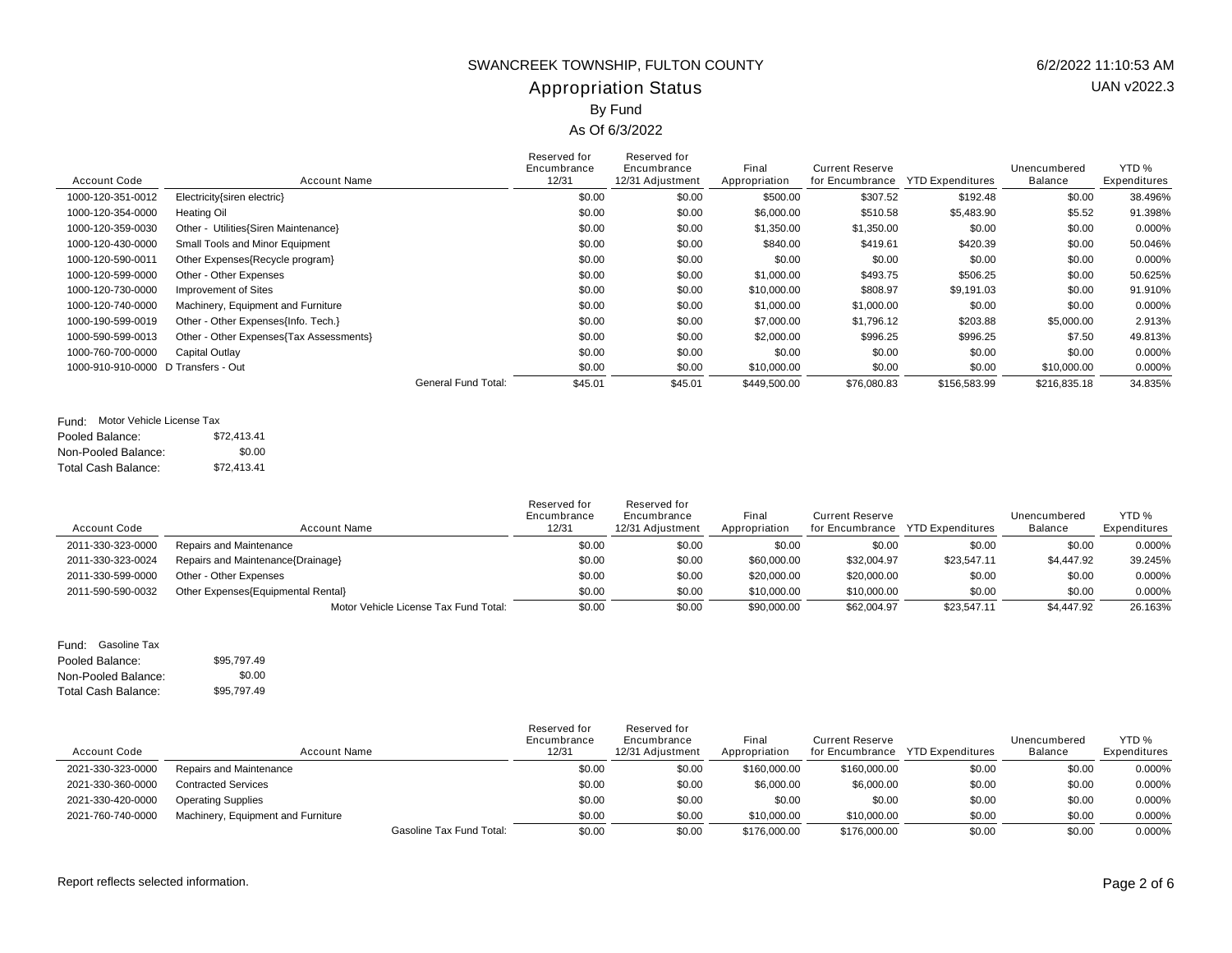### Appropriation Status SWANCREEK TOWNSHIP, FULTON COUNTY 6/2/2022 11:10:53 AM By Fund As Of 6/3/2022

Pooled Balance: \$234,174.38 Non-Pooled Balance: Total Cash Balance: Fund: Road and Bridge \$0.00 \$234,174.38

| <b>Account Code</b>                  | <b>Account Name</b>                        | Reserved for<br>Encumbrance<br>12/31 | Reserved for<br>Encumbrance<br>12/31 Adjustment | Final<br>Appropriation | <b>Current Reserve</b><br>for Encumbrance | <b>YTD Expenditures</b> | Unencumbered<br><b>Balance</b> | YTD %<br>Expenditures |
|--------------------------------------|--------------------------------------------|--------------------------------------|-------------------------------------------------|------------------------|-------------------------------------------|-------------------------|--------------------------------|-----------------------|
|                                      | 2031-110-314-0000 D Tax Collection Fees    | \$0.00                               | \$0.00                                          | \$8,000.00             | \$0.00                                    | \$3,570.35              | \$4,429.65                     | 44.629%               |
| 2031-330-190-0000 D Other - Salaries |                                            | \$620.40                             | \$620.40                                        | \$175,000.00           | \$150.40                                  | \$67,544.26             | \$107,305.34                   | 38.597%               |
| 2031-330-251-0000                    | Uniform, Tool and Equipment Reimbursements | \$0.00                               | \$0.00                                          | \$4,000.00             | \$3,300.00                                | \$300.00                | \$400.00                       | 7.500%                |
| 2031-330-323-0000                    | Repairs and Maintenance                    | \$0.00                               | \$0.00                                          | \$210,000.00           | \$15,485.91                               | \$64,836.28             | \$129,677.81                   | 30.874%               |
| 2031-330-360-0000                    | <b>Contracted Services</b>                 | \$0.00                               | \$0.00                                          | \$0.00                 | \$0.00                                    | \$0.00                  | \$0.00                         | 0.000%                |
| 2031-330-420-0000                    | <b>Operating Supplies</b>                  | \$0.00                               | \$0.00                                          | \$0.00                 | \$0.00                                    | \$0.00                  | \$0.00                         | 0.000%                |
| 2031-330-590-0020                    | Other Expenses{Road Salt}                  | \$0.00                               | \$0.00                                          | \$30,000.00            | \$19,485.36                               | \$10,514.64             | \$0.00                         | 35.049%               |
| 2031-330-599-0000                    | Other - Other Expenses                     | \$0.00                               | \$0.00                                          | \$20,000.00            | \$19,550.00                               | \$450.00                | \$0.00                         | 2.250%                |
| 2031-760-740-0000                    | Machinery, Equipment and Furniture         | \$0.00                               | \$0.00                                          | \$6,000.00             | \$6,000.00                                | \$0.00                  | \$0.00                         | 0.000%                |
| 2031-760-750-0000                    | <b>Motor Vehicles</b>                      | \$0.00                               | \$0.00                                          | \$0.00                 | \$0.00                                    | \$0.00                  | \$0.00                         | 0.000%                |
| 2031-890-890-0004                    | Other - Debt Service{Loan Repayment}       | \$0.00                               | \$0.00                                          | \$13,000.00            | \$629.95                                  | \$12,370.05             | \$0.00                         | 95.154%               |
| 2031-910-910-0000 D Transfers - Out  |                                            | \$0.00                               | \$0.00                                          | \$0.00                 | \$0.00                                    | \$0.00                  | \$0.00                         | 0.000%                |
|                                      | Road and Bridge Fund Total:                | \$620.40                             | \$620.40                                        | \$466,000.00           | \$64,601.62                               | \$159,585.58            | \$241,812.80                   | 34.246%               |

Pooled Balance: \$42,598.46 Non-Pooled Balance: Total Cash Balance: Fund: Cemetery \$0.00 \$42,598.46

| <b>Account Code</b>                  | <b>Account Name</b>                | Reserved for<br>Encumbrance<br>12/31 | Reserved for<br>Encumbrance<br>12/31 Adjustment | Final<br>Appropriation | <b>Current Reserve</b><br>for Encumbrance | <b>YTD Expenditures</b> | Unencumbered<br>Balance | YTD %<br>Expenditures |
|--------------------------------------|------------------------------------|--------------------------------------|-------------------------------------------------|------------------------|-------------------------------------------|-------------------------|-------------------------|-----------------------|
| 2041-410-190-0000 D Other - Salaries |                                    | \$0.00                               | \$0.00                                          | \$45,000.00            | \$28.33                                   | \$8,549.92              | \$36,421.75             | 19.000%               |
| 2041-410-323-0000                    | Repairs and Maintenance            | \$0.00                               | \$0.00                                          | \$0.00                 | \$0.00                                    | \$0.00                  | \$0.00                  | 0.000%                |
| 2041-410-351-0000                    | Electricity                        | \$0.00                               | \$0.00                                          | \$1,800.00             | \$1,099.04                                | \$700.96                | \$0.00                  | 38.942%               |
| 2041-410-360-0000                    | <b>Contracted Services</b>         | \$0.00                               | \$0.00                                          | \$0.00                 | \$0.00                                    | \$0.00                  | \$0.00                  | 0.000%                |
| 2041-410-400-0000                    | Supplies and Materials             | \$0.00                               | \$0.00                                          | \$5,000.00             | \$3,961.73                                | \$1,038.27              | \$0.00                  | 20.765%               |
| 2041-760-720-0000                    | Buildinas                          | \$0.00                               | \$0.00                                          | \$0.00                 | \$0.00                                    | \$0.00                  | \$0.00                  | 0.000%                |
| 2041-760-730-0000                    | Improvement of Sites               | \$0.00                               | \$0.00                                          | \$11,000.00            | \$7.169.51                                | \$2,830.49              | \$1,000.00              | 25.732%               |
| 2041-760-740-0000                    | Machinery, Equipment and Furniture | \$0.00                               | \$0.00                                          | \$0.00                 | \$0.00                                    | \$0.00                  | \$0.00                  | 0.000%                |
|                                      | Cemetery Fund Total:               | \$0.00                               | \$0.00                                          | \$62,800.00            | \$12,258.61                               | \$13.119.64             | \$37.421.75             | 20.891%               |

| Fund: Zoning               |        |
|----------------------------|--------|
| Pooled Balance:            | \$0.00 |
| Non-Pooled Balance:        | \$0.00 |
| <b>Total Cash Balance:</b> | \$0.00 |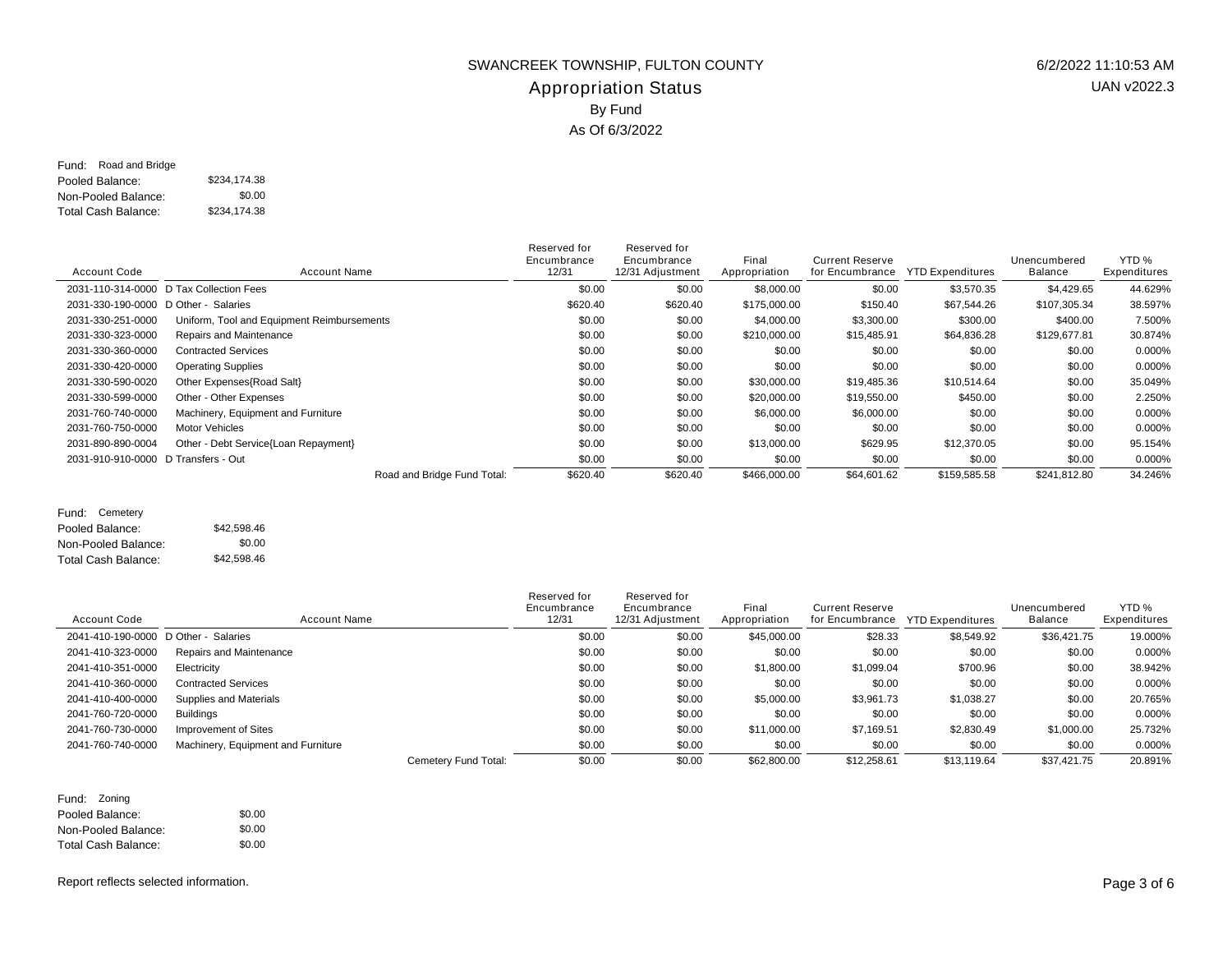## Appropriation Status SWANCREEK TOWNSHIP, FULTON COUNTY 6/2/2022 11:10:53 AM By Fund

## As Of 6/3/2022

| d for | Reserved for |
|-------|--------------|

| <b>Account Code</b>                 | Account Name                      |                    | Reserved for<br>Encumbrance<br>12/31 | Reserved for<br>Encumbrance<br>12/31 Adjustment | Final<br>Appropriation | <b>Current Reserve</b><br>for Encumbrance | <b>YTD Expenditures</b> | Unencumbered<br>Balance | YTD %<br>Expenditures |
|-------------------------------------|-----------------------------------|--------------------|--------------------------------------|-------------------------------------------------|------------------------|-------------------------------------------|-------------------------|-------------------------|-----------------------|
| 2181-130-100-0000 D Salaries        |                                   |                    | \$0.00                               | \$0.00                                          | \$0.00                 | \$0.00                                    | \$0.00                  | \$0.00                  | 0.000%                |
| 2181-130-259-0000                   | Other - Employee Reimbursements   |                    | \$0.00                               | \$0.00                                          | \$0.00                 | \$0.00                                    | \$0.00                  | \$0.00                  | 0.000%                |
| 2181-130-320-0000                   | <b>Property Services</b>          |                    | \$0.00                               | \$0.00                                          | \$0.00                 | \$0.00                                    | \$0.00                  | \$0.00                  | 0.000%                |
| 2181-130-330-0000                   | <b>Travel and Meeting Expense</b> |                    | \$0.00                               | \$0.00                                          | \$0.00                 | \$0.00                                    | \$0.00                  | \$0.00                  | 0.000%                |
| 2181-130-342-0000                   | Postage                           |                    | \$0.00                               | \$0.00                                          | \$0.00                 | \$0.00                                    | \$0.00                  | \$0.00                  | 0.000%                |
| 2181-130-430-0000                   | Small Tools and Minor Equipment   |                    | \$0.00                               | \$0.00                                          | \$0.00                 | \$0.00                                    | \$0.00                  | \$0.00                  | 0.000%                |
| 2181-910-910-0000 D Transfers - Out |                                   |                    | \$0.00                               | \$0.00                                          | \$0.00                 | \$0.00                                    | \$0.00                  | \$0.00                  | 0.000%                |
|                                     |                                   | Zoning Fund Total: | \$0.00                               | \$0.00                                          | \$0.00                 | \$0.00                                    | \$0.00                  | \$0.00                  | 0.000%                |

Pooled Balance: \$403,416.53 Non-Pooled Balance: Total Cash Balance: Fund: FIRE LEVY \$0.00 \$403,416.53

| <b>Account Code</b> | Account Name                            |                       | Reserved for<br>Encumbrance<br>12/31 | Reserved for<br>Encumbrance<br>12/31 Adiustment | Final<br>Appropriation | <b>Current Reserve</b><br>for Encumbrance | <b>YTD Expenditures</b> | Unencumbered<br>Balance | YTD <sub>%</sub><br>Expenditures |
|---------------------|-----------------------------------------|-----------------------|--------------------------------------|-------------------------------------------------|------------------------|-------------------------------------------|-------------------------|-------------------------|----------------------------------|
|                     | 2191-110-314-0000 D Tax Collection Fees |                       | \$0.00                               | \$0.00                                          | \$12,000.00            | \$0.00                                    | \$3.980.94              | \$8,019.06              | 33.175%                          |
| 2191-220-360-0000   | <b>Contracted Services</b>              |                       | \$0.00                               | \$0.00                                          | \$570,000,00           | \$272.798.26                              | \$186.961.74            | \$110,240.00            | 32.800%                          |
| 2191-760-740-0000   | Machinery, Equipment and Furniture      |                       | \$0.00                               | \$0.00                                          | \$0.00                 | \$0.00                                    | \$0.00                  | \$0.00                  | 0.000%                           |
| 2191-760-790-0000   | Other - Capital Outlay                  |                       | \$0.00                               | \$0.00                                          | \$175,000.00           | \$100,000,00                              | \$0.00                  | \$75,000.00             | 0.000%                           |
|                     |                                         | FIRE LEVY Fund Total: | \$0.00                               | \$0.00                                          | \$757,000.00           | \$372.798.26                              | \$190,942.68            | \$193.259.06            | 25.224%                          |

Pooled Balance: \$106,394.71 Non-Pooled Balance: Total Cash Balance: Fund: Permissive Motor Vehicle License Tax \$0.00 \$106,394.71

| <b>Account Code</b> | Account Name                                     | Reserved for<br>Encumbrance<br>12/31 | Reserved for<br>Encumbrance<br>12/31 Adjustment | Final<br>Appropriation | Current Reserve<br>for Encumbrance | YTD Expenditures | Unencumbered<br>Balance | YTD <sub>%</sub><br>Expenditures |
|---------------------|--------------------------------------------------|--------------------------------------|-------------------------------------------------|------------------------|------------------------------------|------------------|-------------------------|----------------------------------|
| 2231-330-360-0000   | <b>Contracted Services</b>                       | \$0.00                               | \$0.00                                          | \$0.00                 | \$0.00                             | \$0.00           | \$0.00                  | 0.000%                           |
| 2231-330-740-0000   | Machinery, Equipment and Furniture               | \$0.00                               | \$0.00                                          | \$100,000.00           | \$60,000.00                        | \$0.00           | \$40,000.00             | 0.000%                           |
| 2231-330-750-0000   | <b>Motor Vehicles</b>                            | \$0.00                               | \$0.00                                          | \$84,500.00            | \$0.00                             | \$41,301.41      | \$43,198.59             | 48.877%                          |
| 2231-820-820-0021   | Principal Payments - Notes{F-550}                | \$0.00                               | \$0.00                                          | \$0.00                 | \$0.00                             | \$0.00           | \$0.00                  | 0.000%                           |
| 2231-820-820-0022   | Principal Payments - Notes{John Deere}           | \$0.00                               | \$0.00                                          | \$41,000.00            | \$174.38                           | \$40,317.11      | \$508.51                | 98.334%                          |
|                     | Permissive Motor Vehicle License Tax Fund Total: | \$0.00                               | \$0.00                                          | \$225,500.00           | \$60.174.38                        | \$81.618.52      | \$83,707.10             | 36.194%                          |

|                     | Fund: Coronavirus Relief Fund |  |
|---------------------|-------------------------------|--|
| Pooled Balance:     | \$0.00                        |  |
| Non-Pooled Balance: | \$0.00                        |  |
| Total Cash Balance: | \$0.00                        |  |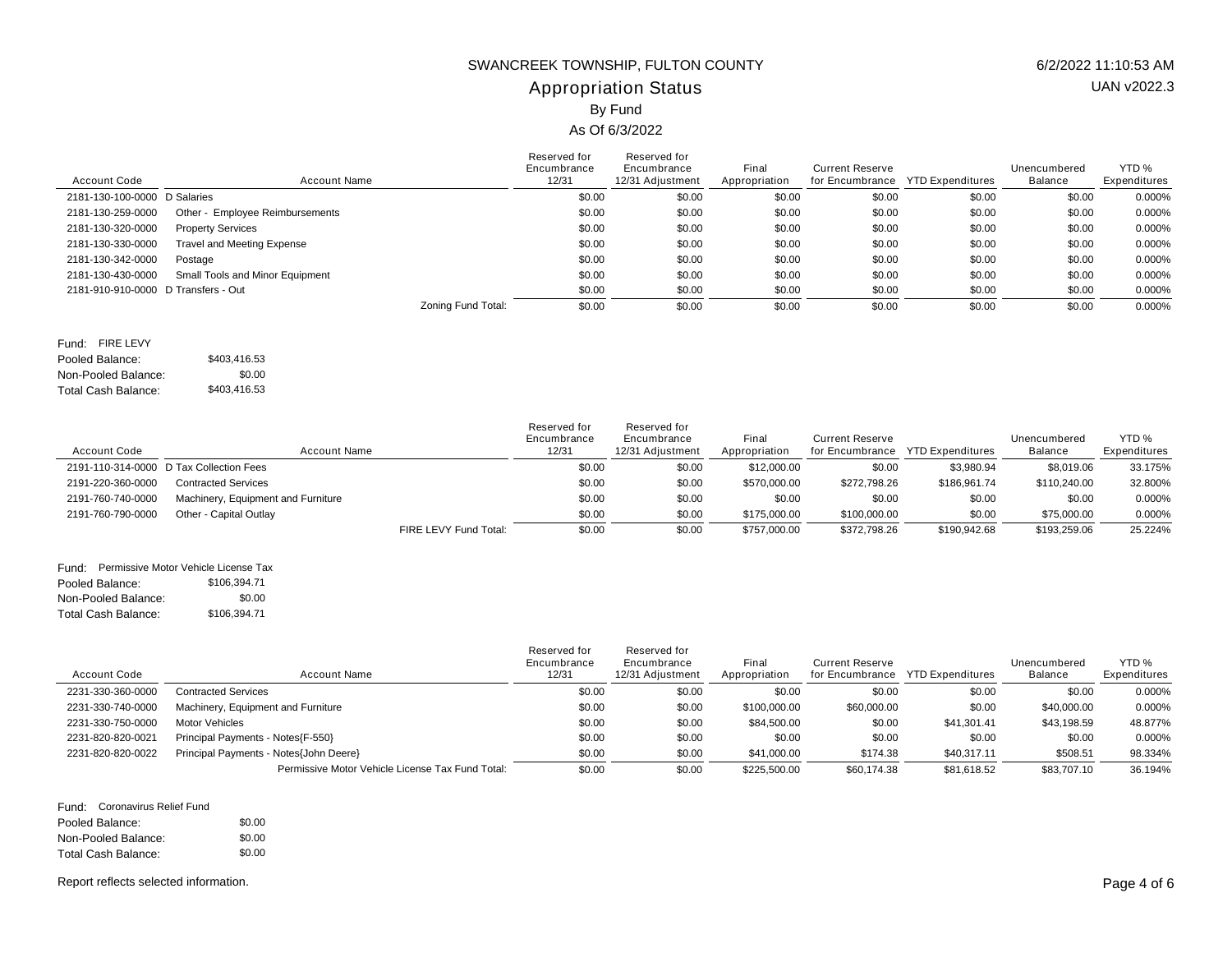## Appropriation Status SWANCREEK TOWNSHIP, FULTON COUNTY 6/2/2022 11:10:53 AM By Fund

#### As Of 6/3/2022

| <b>Account Code</b>                                                                                 |                                      | <b>Account Name</b>                 | Reserved for<br>Encumbrance<br>12/31 | Reserved for<br>Encumbrance<br>12/31 Adjustment | Final<br>Appropriation | <b>Current Reserve</b>                                     | for Encumbrance YTD Expenditures | Unencumbered<br><b>Balance</b> | YTD %<br>Expenditures            |
|-----------------------------------------------------------------------------------------------------|--------------------------------------|-------------------------------------|--------------------------------------|-------------------------------------------------|------------------------|------------------------------------------------------------|----------------------------------|--------------------------------|----------------------------------|
| 2272-490-190-0000 D Other - Salaries                                                                |                                      |                                     | \$0.00                               | \$0.00                                          | \$0.00                 | \$0.00                                                     | \$0.00                           | \$0.00                         | 0.000%                           |
| 2272-490-599-0000                                                                                   | Other - Other Expenses               |                                     | \$0.00                               | \$0.00                                          | \$0.00                 | \$0.00                                                     | \$0.00                           | \$0.00                         | 0.000%                           |
|                                                                                                     |                                      | Coronavirus Relief Fund Fund Total: | \$0.00                               | \$0.00                                          | \$0.00                 | \$0.00                                                     | \$0.00                           | \$0.00                         | 0.000%                           |
| Fund: American Relief Fund                                                                          |                                      |                                     |                                      |                                                 |                        |                                                            |                                  |                                |                                  |
| Pooled Balance:                                                                                     | \$302,782.27                         |                                     |                                      |                                                 |                        |                                                            |                                  |                                |                                  |
| Non-Pooled Balance:                                                                                 | \$0.00                               |                                     |                                      |                                                 |                        |                                                            |                                  |                                |                                  |
| <b>Total Cash Balance:</b>                                                                          | \$302,782.27                         |                                     |                                      |                                                 |                        |                                                            |                                  |                                |                                  |
| <b>Account Code</b>                                                                                 |                                      | <b>Account Name</b>                 | Reserved for<br>Encumbrance<br>12/31 | Reserved for<br>Encumbrance<br>12/31 Adjustment | Final<br>Appropriation | <b>Current Reserve</b><br>for Encumbrance YTD Expenditures |                                  | Unencumbered<br><b>Balance</b> | YTD <sub>%</sub><br>Expenditures |
| 2273-490-599-0000                                                                                   | Other - Other Expenses               |                                     | \$0.00                               | \$0.00                                          | \$603,156.60           | \$0.00                                                     | \$0.00                           | \$603,156.60                   | 0.000%                           |
|                                                                                                     |                                      | American Relief Fund Fund Total:    | \$0.00                               | \$0.00                                          | \$603,156.60           | \$0.00                                                     | \$0.00                           | \$603,156.60                   | 0.000%                           |
| Fund: ROAD LEVY<br>Pooled Balance:<br>Non-Pooled Balance:<br><b>Total Cash Balance:</b>             | \$0.00<br>\$0.00<br>\$0.00           |                                     | Reserved for<br>Encumbrance          | Reserved for<br>Encumbrance                     | Final                  | <b>Current Reserve</b>                                     |                                  | Unencumbered                   | YTD %                            |
| <b>Account Code</b>                                                                                 |                                      | <b>Account Name</b>                 | 12/31                                | 12/31 Adjustment                                | Appropriation          | for Encumbrance                                            | <b>YTD Expenditures</b>          | <b>Balance</b>                 | Expenditures                     |
| 2901-330-323-0000                                                                                   | Repairs and Maintenance              |                                     | \$0.00                               | \$0.00                                          | \$0.00                 | \$0.00                                                     | \$0.00                           | \$0.00                         | 0.000%                           |
|                                                                                                     |                                      | ROAD LEVY Fund Total:               | \$0.00                               | \$0.00                                          | \$0.00                 | \$0.00                                                     | \$0.00                           | \$0.00                         | 0.000%                           |
| Fund: Permanent Improvement<br>Pooled Balance:<br>Non-Pooled Balance:<br><b>Total Cash Balance:</b> | \$15,102.00<br>\$0.00<br>\$15,102.00 |                                     |                                      |                                                 |                        |                                                            |                                  |                                |                                  |
| <b>Account Code</b>                                                                                 |                                      | <b>Account Name</b>                 | Reserved for<br>Encumbrance<br>12/31 | Reserved for<br>Encumbrance<br>12/31 Adjustment | Final<br>Appropriation | <b>Current Reserve</b><br>for Encumbrance                  | <b>YTD Expenditures</b>          | Unencumbered<br><b>Balance</b> | YTD %<br>Expenditures            |
| 4301-760-720-0000                                                                                   | <b>Buildings</b>                     |                                     | \$0.00                               | \$0.00                                          | \$15,102.00            | \$15,102.00                                                | \$0.00                           | \$0.00                         | 0.000%                           |

Permanent Improvement Fund Total:  $\frac{$0.00}{$0.00}$  \$0.00 \$15,102.00 \$15,102.00 \$0.00 \$0.00 \$0.00 \$0.00 0.000%

Pooled Balance: \$0.00 Non-Pooled Balance: Total Cash Balance: Fund: Public Works Commission Project \$0.00 \$0.00